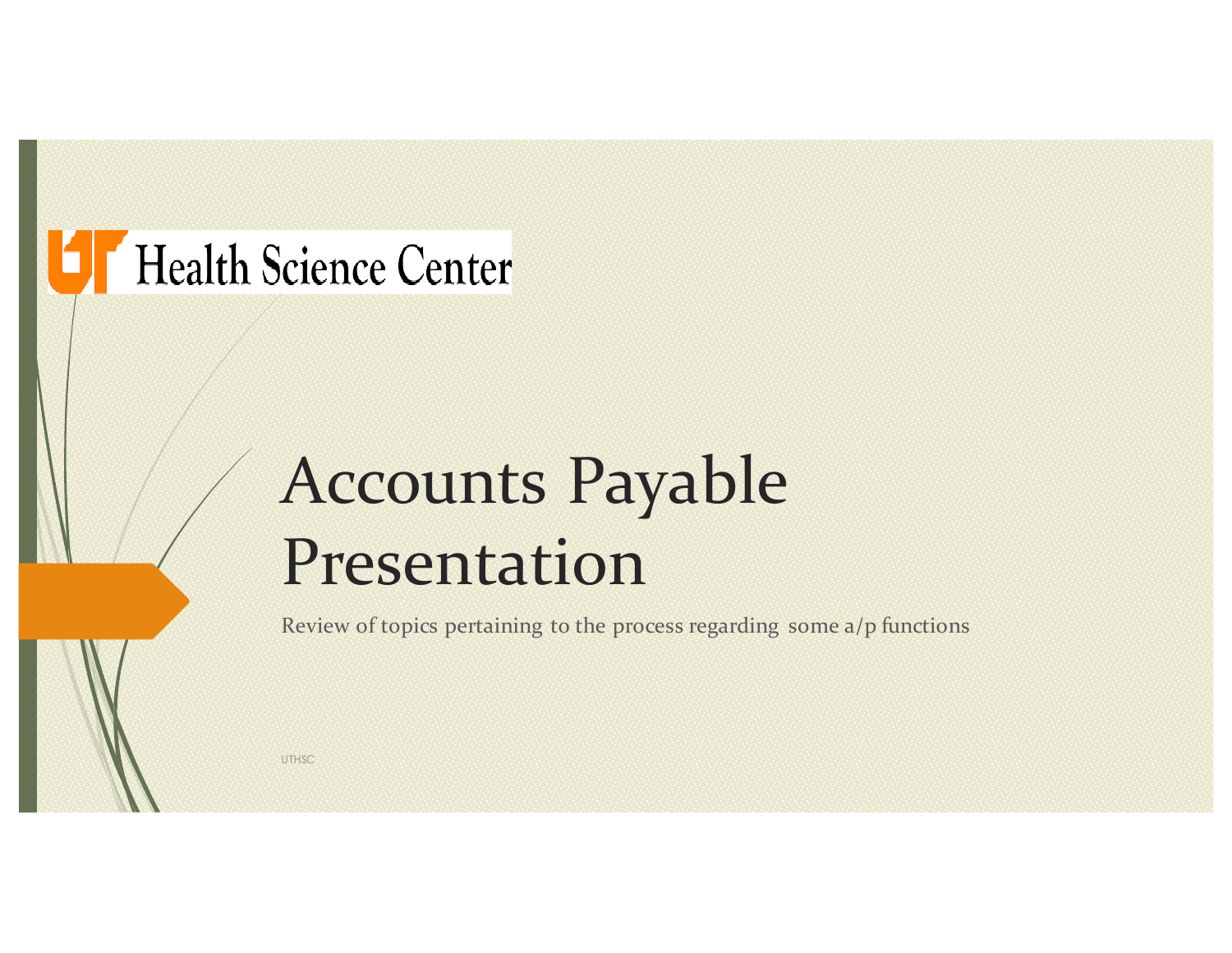#### The new electronic certification of travel expenses now available

**Electronic Certification of Travel Expenses Now Available**

**Submitting travel expenses for approval and reimbursement soon will be an easier and more efficient process with the addition of electronic certification in IRIS.** 

**As of Oct. 30, travelers will receive an email invitation to electronically certify that expenses submitted are accurately and completely listed—eliminating the need to print, sign, scan and attach travel expense reports manually in IRIS.**

**The change is the latest of several identified by IRIS team members and chief business officers to improve the travel reimbursement process. More than 47,000 trips were submitted by faculty and staff in 2016, making the process an important one to evaluate for efficiency opportunities.**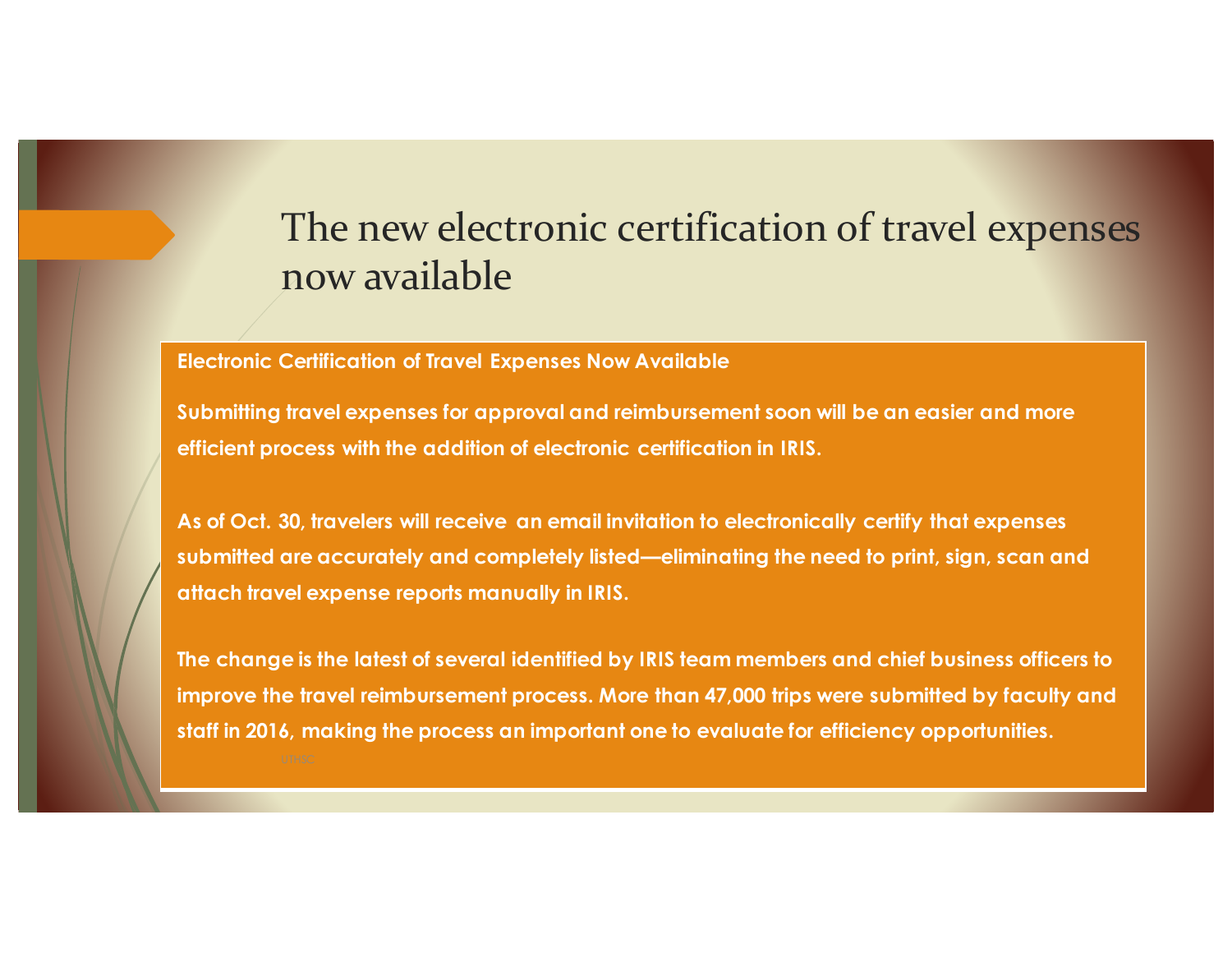#### Benefits of Change regarding the certification of travel expenses

- This new change will decrease the delay in obtaining the original signature from the traveler.
- $\blacksquare$  This new feature gives the traveler an opportunity to electronically certify the accuracy of the travel expense from any remote location which also decreases the time of submission through workflow.
- This change will allow the traveler to review and ensure the accuracy of their submission. This guarantees compliance with the UT travel policy.
- Overall, it should increase the efficiency and decrease the delay of reimbursements.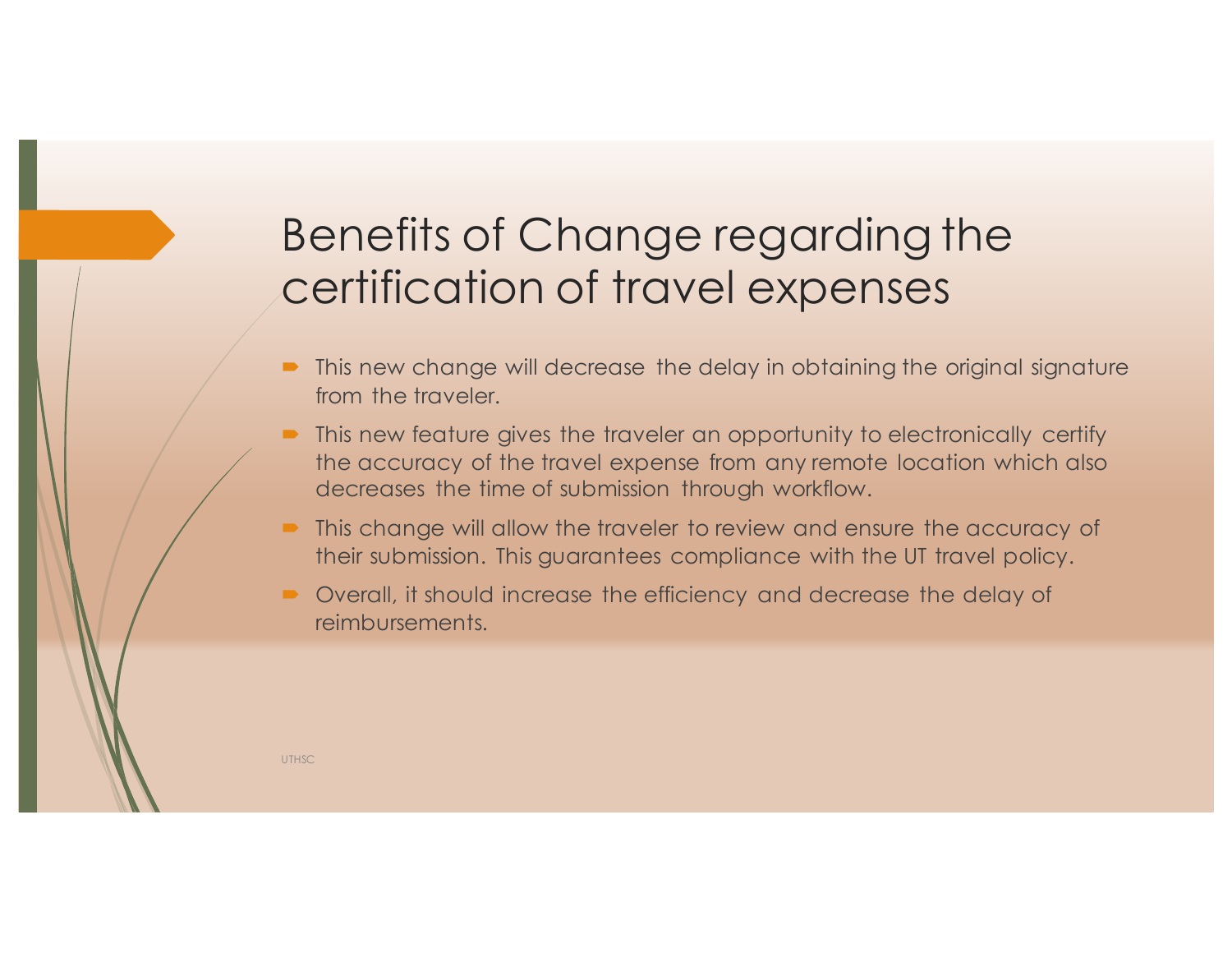#### Frequent reasons for rejections may include but not limited to:

- 1. Proper airfare receipt, itinerary, and quotes when needed
- 2. Documentation of conference lodging rate
- 3. Registration and conference information
- 4. Incorrect region code
- 5. Company paid expenses
- 6. Add UT vehicle
- 7. Meals provided by conference must be deducted as well as for personal time
- 8. Original gas receipts are required
- 9. Use concur on rental cars to utilize our corporate rate
- 10. International travel, currency conversions, translation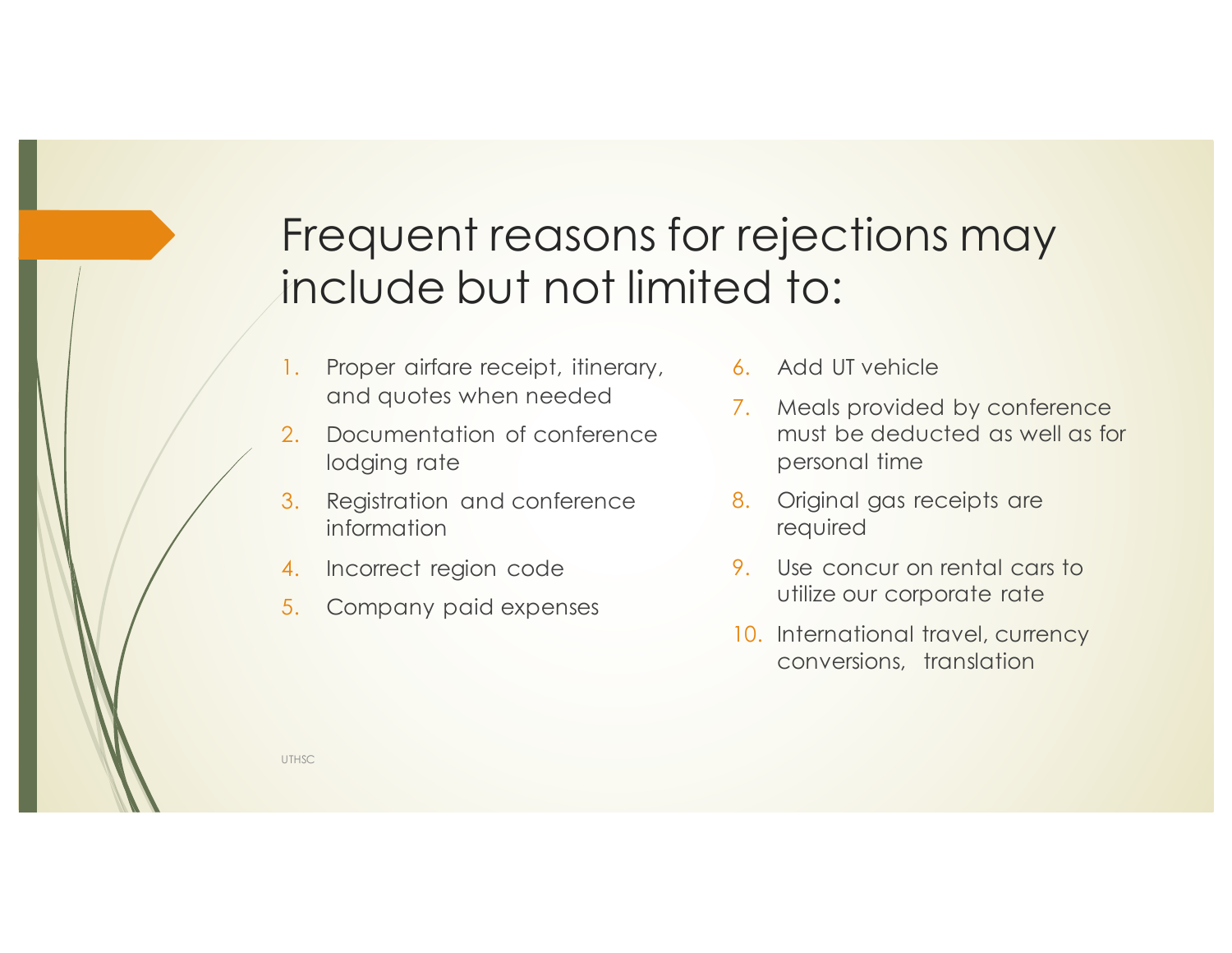#### Training is scheduled every other month

Please see training calendar located on the HR website

iris.tennessee.edu has all training modules regarding all IRIS functions

Please ensure that all personnel are aware of this and get proper training as needed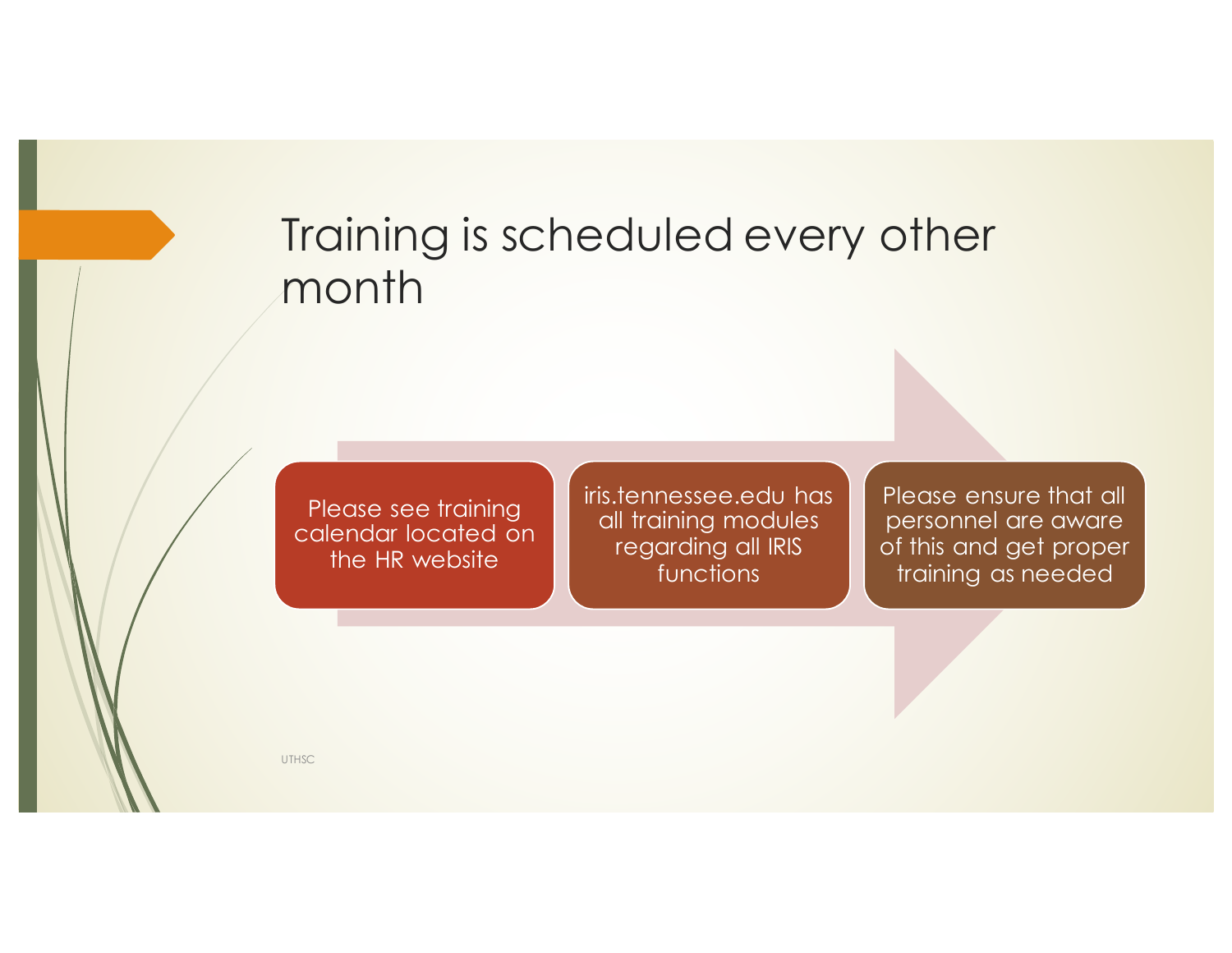#### Reference Links

- https://www.uthsc.edu/hrtraining/
- $\blacksquare$  https://iris.tennessee.edu/iris-travel-system/
- ´ https://acctspayable.tennessee.edu/training/record-an-asset-on-aprocurement-card/